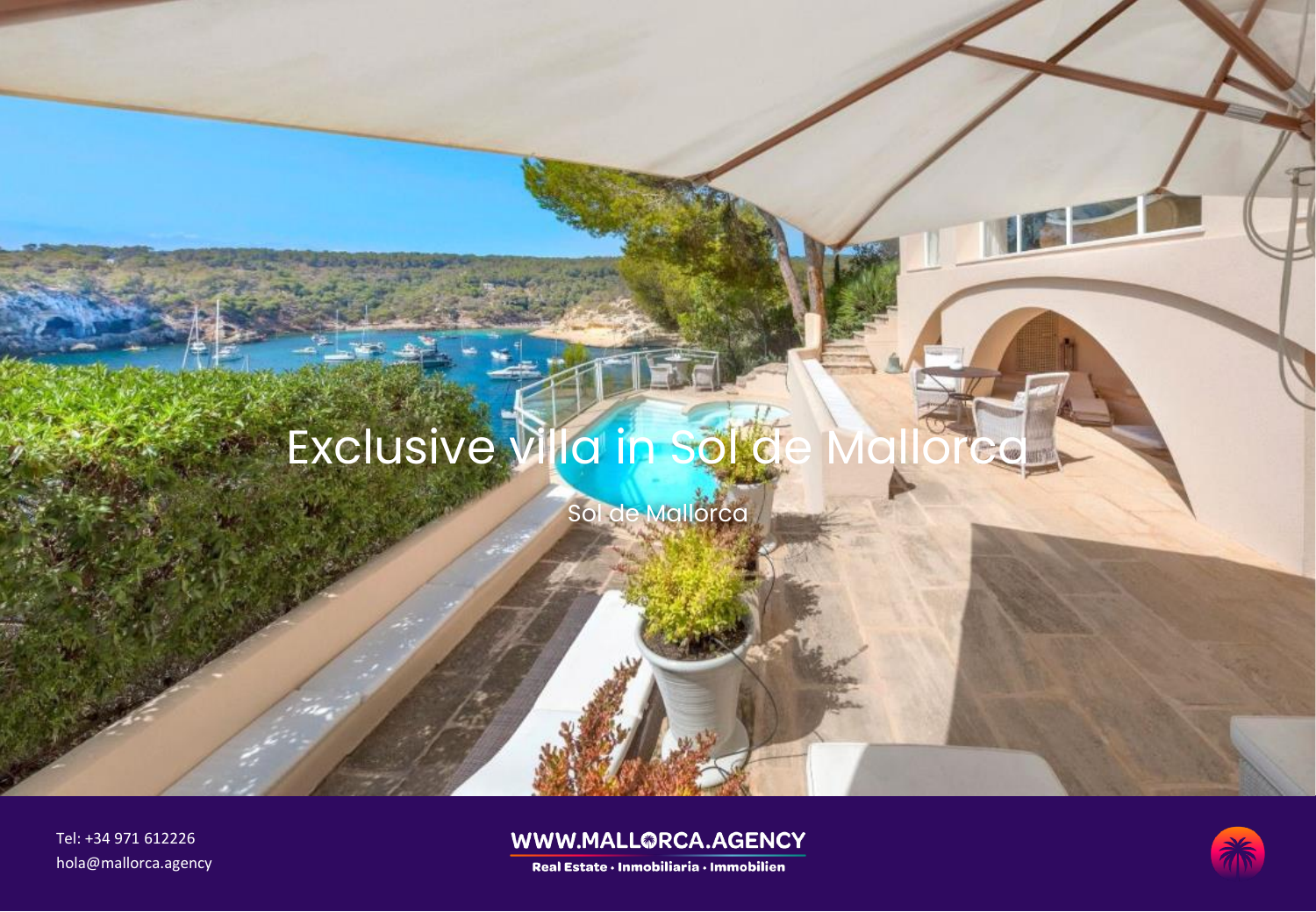# Exclusive villa in Sol de Mallorca

Live the dream on the edge of paradise in this wonderful Sol de Mallorca chalet!

This beautiful, beachfront, 6 bedroom villa is available for rent for 11 months of the year.

The property comes with private access to the beach and a mooring at the nearby Portals Vells marina.

The peaceful area of Sol de Mallorca and Portals Vells is full of natural beauty, but within a 10 minute drive to all amenities.

The house and terraces are built on various levels, which adds to the individuality of the homes 370 meters squared design.

This home is divided into three levels with the outside seating areas by the pool, the ground floor contains a fully equipped kitchen.

The 5 bedrooms with en suite bathrooms can be found on the first floor. There are beautiful sea views from every window.

There is also an option for a full year contract, where the home may be used all year, for a 10,000 euro per month fee.



#### Tel: +34 971 612226 hola@mallorca.agency

### WWW.MALL@RCA.AGENCY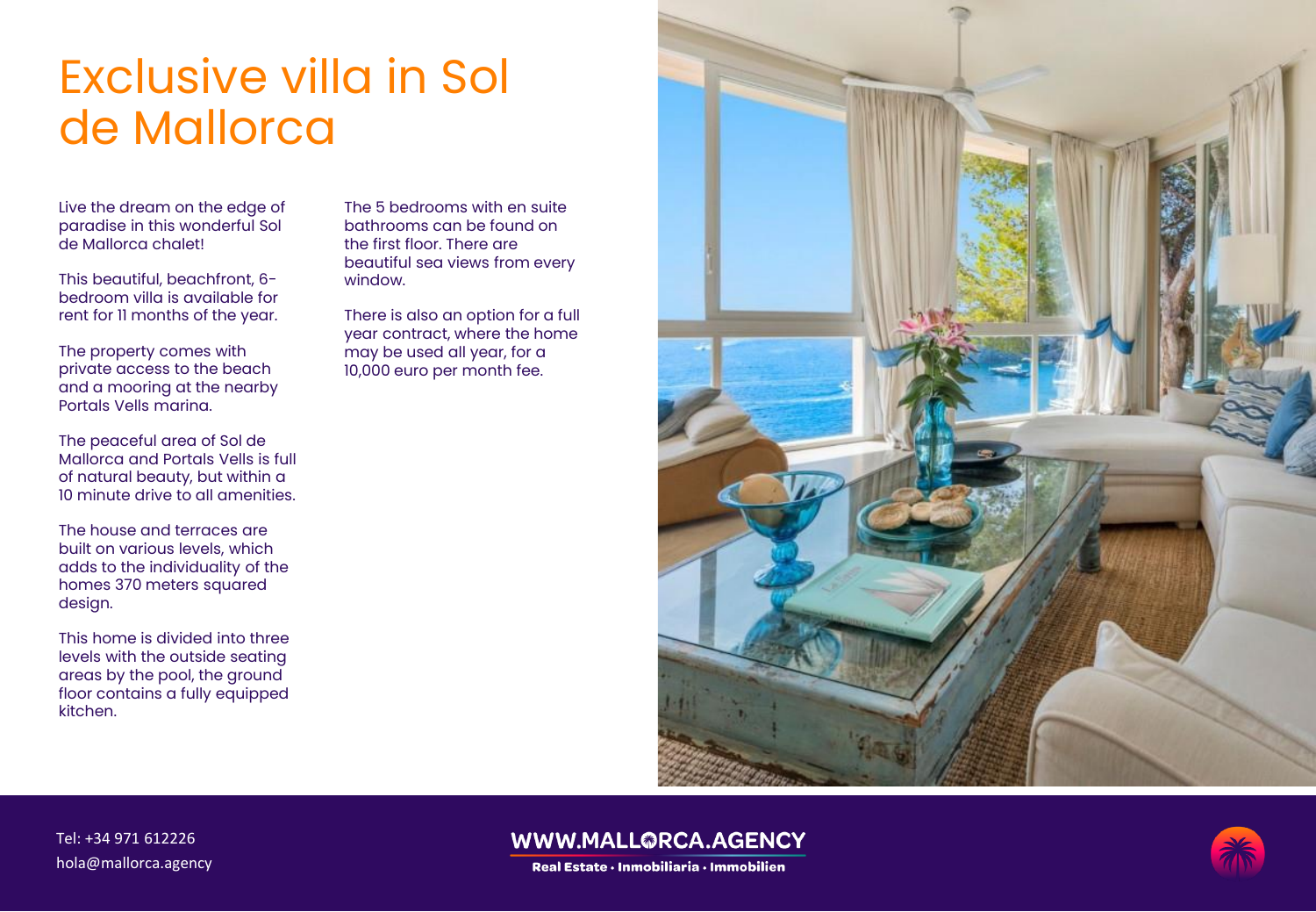## **€ 9,000**

**Address:** Avenida Portals Vells, Sol de **Mallorca** 

**City:** Calvia

**Area:** Sol de Mallorca

**State/County: Balearic Islands** 

**Zip: 07181**

**Country: Spain**

**Property Id: 21639**



個

**Property Lot Size:** 888m2





**Built size :** 370m2

**Floors No:** 3



#### Tel: +34 971 612226 hola@mallorca.agency

### WWW.MALL@RCA.AGENCY